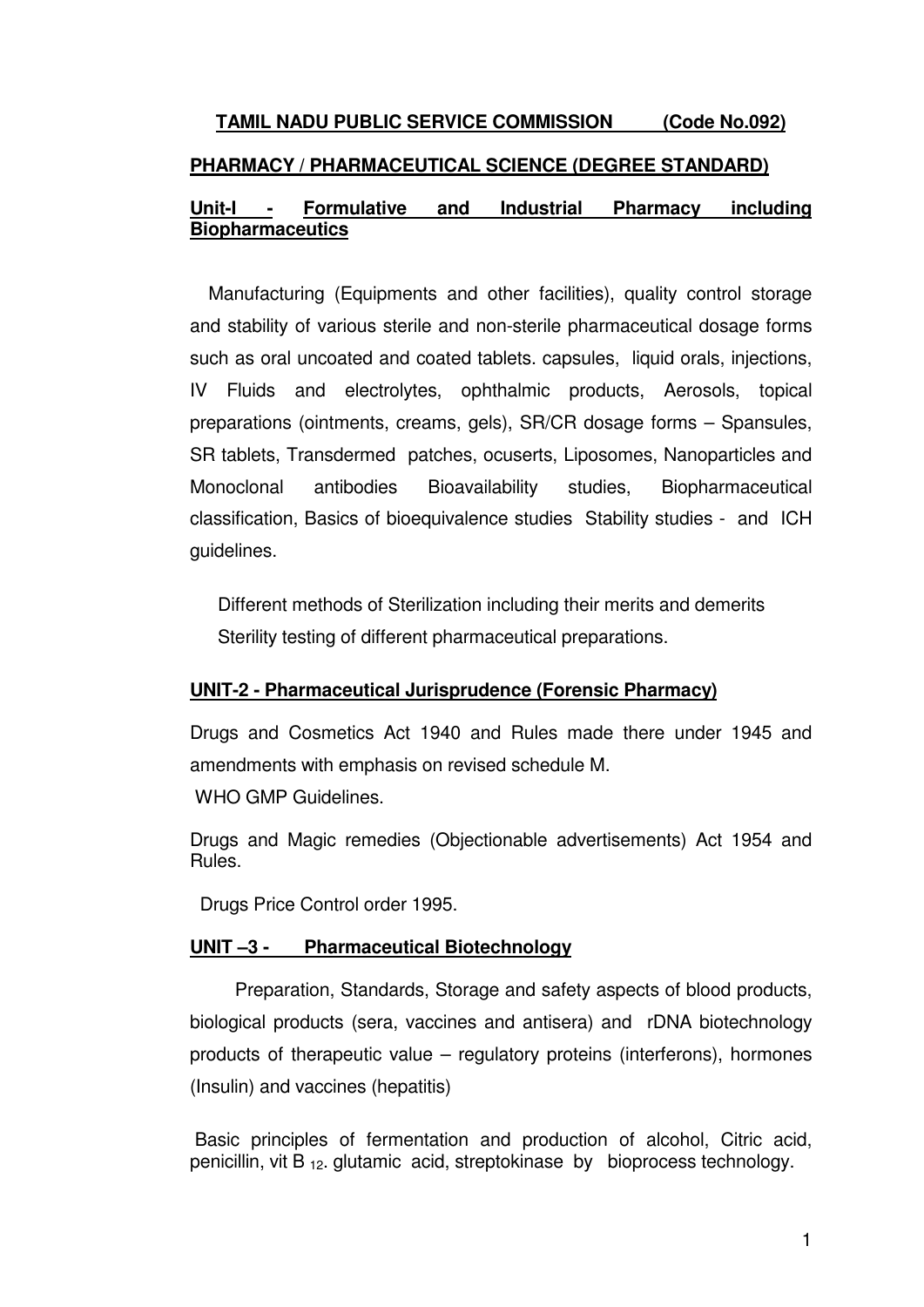Application of monoclonal antibodies in clinical diagnosis and pharmaceutical research such as ELISA.

## **UNIT-4: PHARMACEUTICAL ANALYSIS**

Limit tests, Bioassay, sterility test, pyrogen test, Determination of alcohol, Karl-Fisher titration

Principles and instrumentation of UV & visible spoctrophotometry Fluorimetrcy, Infrared spectroscopy.

Planar chromatography – Gas chromatography, HPLC, HPTLC.

Quality assurance

 GLP, ISO 9000m TQM, Quality Review, Quality documentation Regulatory control, regulatory drug analysis and interpretation of analytical data.

 Validation, quality audit, validation of equipment and validation of analytic procedures.

#### **UNIT-5 Medicinal Chemistry**

 Classification, Chemical name, structure, use and mode of action of the following classes of drugs:

 CNS depressants (Sedatives and hypnotics), Local anesthetics, Psychotherapeutic agents, Adrenergic agents, cholinergic drugs and related agents, diuretics, cardiovascular agents, antihistamines, analgesics (narcotics and non narcotics & NSAID)

#### **UNIT –6 PHARMACOLOGY AND TOXICOLOGY**

 Principles of Pharmacokinetics (Absorption, Distribution, Metabolism and excretion ) and pharmacodynamics (drug receptors interaction, agonist and antagonists ) of drugs.

Drug toxicity and drug allergy

Drug dependence, addiction and drug abuse